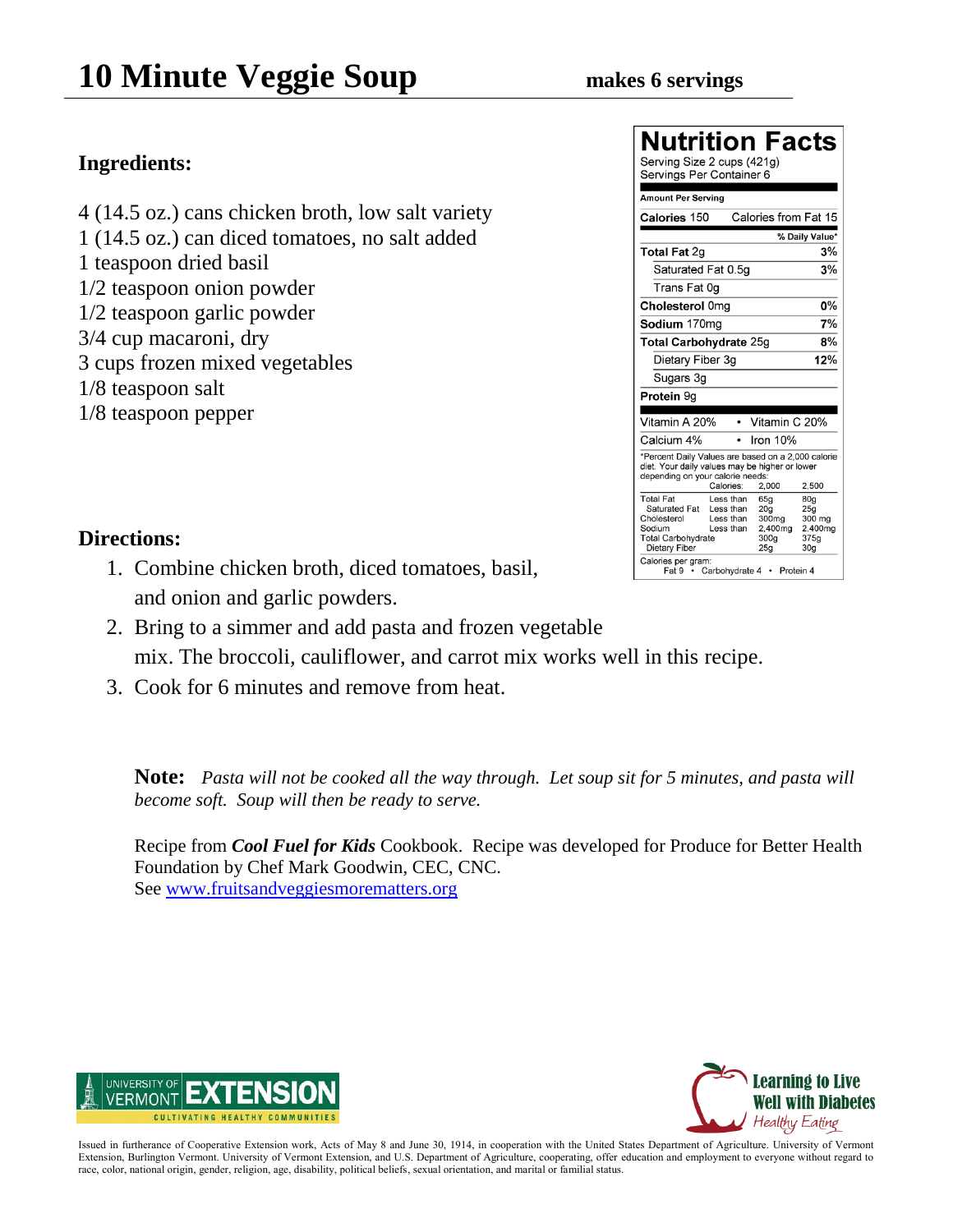1 small unpeeled red apple, diced 4 cups shredded cabbage 1/2 cup red onion, chopped 1 small green bell pepper, chopped 1/2 cup fat-free, light vanilla yogurt 2 Tablespoons orange juice 1 Tablespoon sucralose Dash of cinnamon

### **Directions:**

1. Combine all ingredients in a medium-sized

mixing bowl. Stir well.

2. Refrigerate until ready to serve.

### **Notes:**

A fast and easy recipe to make that is crunchy and colorful. Using pre-packaged "Cole Slaw" mix in place of the shredded cabbage reduces time. The cinnamon adds a nice taste but may be left out.

Recipe from *Dining with Diabetes*, WVU Extension



| Learning to Live          |
|---------------------------|
| <b>Well with Diabetes</b> |
| Healthy Eating            |

| Issued in furtherance of Cooperative Extension work, Acts of May 8 and June 30, 1914, in cooperation with the United States Department of Agriculture. University of Vermont  |
|-------------------------------------------------------------------------------------------------------------------------------------------------------------------------------|
| Extension, Burlington Vermont. University of Vermont Extension, and U.S. Department of Agriculture, cooperating, offer education and employment to everyone without regard to |
| race, color, national origin, gender, religion, age, disability, political beliefs, sexual orientation, and marital or familial status.                                       |

| Nutrition Facts<br>Serving Size 1/2 cup (91g)<br>Servings Per Container 8<br><b>Amount Per Serving</b>                                   |                                                                    |                                                                                                  |                                                                                    |
|------------------------------------------------------------------------------------------------------------------------------------------|--------------------------------------------------------------------|--------------------------------------------------------------------------------------------------|------------------------------------------------------------------------------------|
| <b>Calories 35</b>                                                                                                                       |                                                                    | Calories from Fat 0                                                                              |                                                                                    |
|                                                                                                                                          |                                                                    |                                                                                                  | % Daily Value*                                                                     |
| Total Fat 0g                                                                                                                             |                                                                    |                                                                                                  | 0%                                                                                 |
| Saturated Fat 0g                                                                                                                         |                                                                    |                                                                                                  | 0%                                                                                 |
| Trans Fat 0q                                                                                                                             |                                                                    |                                                                                                  |                                                                                    |
| Cholesterol 0mg                                                                                                                          |                                                                    |                                                                                                  | $0\%$                                                                              |
| <b>Sodium</b> 15ma                                                                                                                       |                                                                    |                                                                                                  | 1%                                                                                 |
| Total Carbohydrate 8g                                                                                                                    |                                                                    |                                                                                                  | 3%                                                                                 |
| Dietary Fiber 2g                                                                                                                         |                                                                    |                                                                                                  | 8%                                                                                 |
| Sugars 5g                                                                                                                                |                                                                    |                                                                                                  |                                                                                    |
| Protein 1g                                                                                                                               |                                                                    |                                                                                                  |                                                                                    |
| Vitamin A 2%                                                                                                                             |                                                                    | Vitamin C 40%                                                                                    |                                                                                    |
| Calcium 4%                                                                                                                               |                                                                    | Iron 2%                                                                                          |                                                                                    |
| *Percent Daily Values are based on a 2,000 calorie<br>diet. Your daily values may be higher or lower<br>depending on your calorie needs: | Calories:                                                          | 2,000                                                                                            | 2,500                                                                              |
| <b>Total Fat</b><br>Saturated Fat<br>Cholesterol<br>Sodium<br>Total Carbohydrate<br>Dietary Fiber<br>Calories per gram:<br>Fat9 •        | Less than<br>Less than<br>Less than<br>Less than<br>Carbohydrate 4 | 65q<br>20 <sub>q</sub><br>300 <sub>mg</sub><br>2,400mg<br>300g<br>25 <sub>q</sub><br>• Protein 4 | 80 <sub>q</sub><br>25a<br>300 mg<br>2,400mg<br>375 <sub>q</sub><br>30 <sub>g</sub> |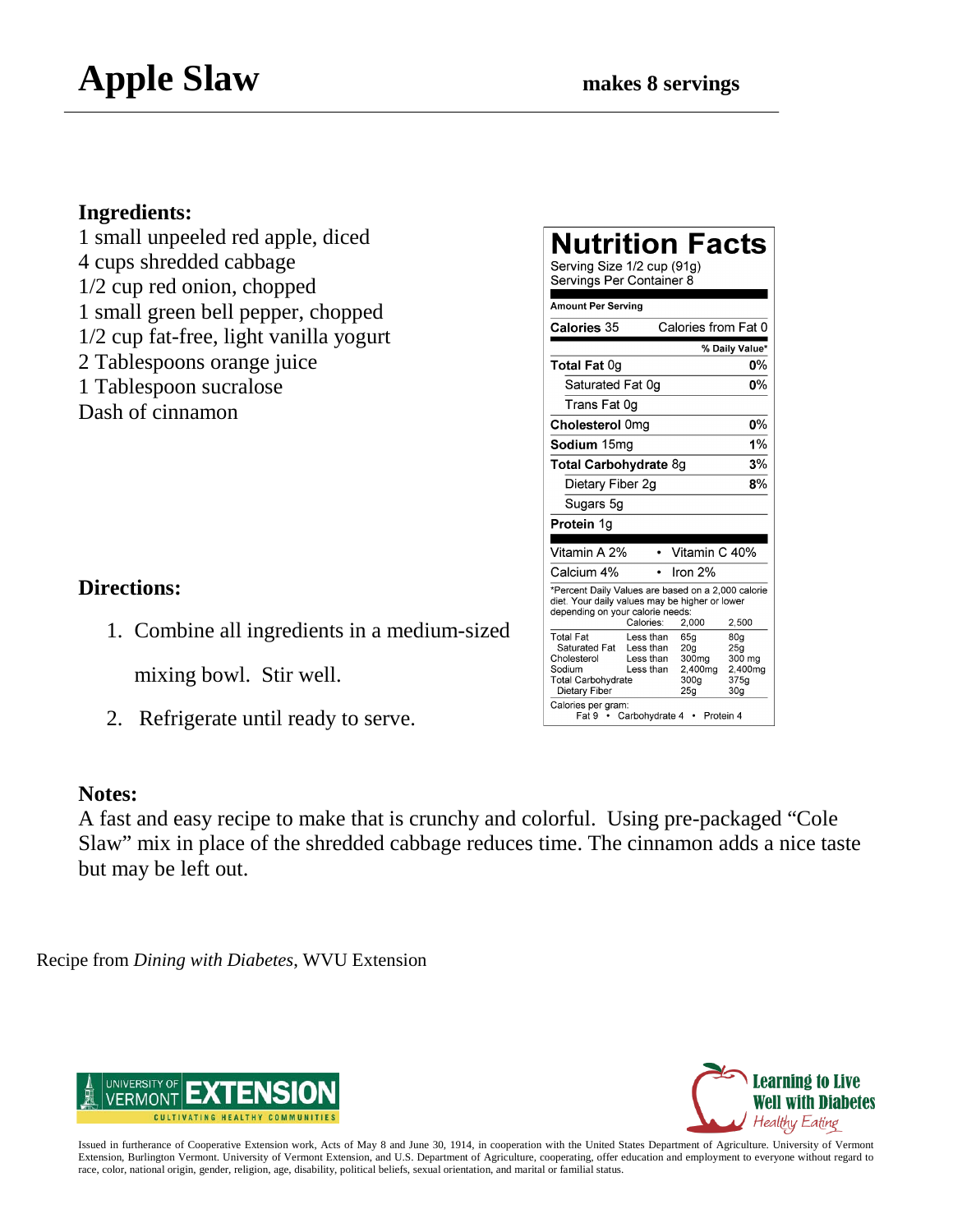### **Bean and Corn Salad makes 12 servings**

*This salad also works well served as a salsa with low fat tortilla chips.*

### **Ingredients:**

2 cups frozen whole kernel corn, thawed, or canned (no-salt variety), or fresh 1 red or green bell pepper, seeded and chopped 1 medium tomato, chopped 1 (15 ounce) can garbanzo beans or chickpeas, drained and rinsed 1 (15 ounce) can black beans, drained and rinsed 1 (15 ounce) can pinto beans, drained and rinsed 1 bunch green onions (scallions) sliced, or 1/2 cup regular onions 1/4 cup vinegar 1/4 cup olive oil 2 Tablespoons lemon or lime juice 2 Tablespoons parsley 1/2 teaspoon dried cumin 1/2 teaspoon pepper

1 teaspoon minced garlic

Dash of salt

### **Nutrition Facts**

| Serving Size 1/2 cup (152g)<br>Servings Per Container 12                                                                                 |                                                  |                                                                       |                                                                                    |
|------------------------------------------------------------------------------------------------------------------------------------------|--------------------------------------------------|-----------------------------------------------------------------------|------------------------------------------------------------------------------------|
| <b>Amount Per Serving</b>                                                                                                                |                                                  |                                                                       |                                                                                    |
| Calories 160                                                                                                                             |                                                  | Calories from Fat 50                                                  |                                                                                    |
|                                                                                                                                          |                                                  |                                                                       | % Daily Value*                                                                     |
| <b>Total Fat 6g</b>                                                                                                                      |                                                  |                                                                       | 9%                                                                                 |
| Saturated Fat 0.5g                                                                                                                       |                                                  |                                                                       | 3%                                                                                 |
| Trans Fat 0g                                                                                                                             |                                                  |                                                                       |                                                                                    |
| Cholesterol 0mg                                                                                                                          |                                                  |                                                                       | 0%                                                                                 |
| Sodium 200mg                                                                                                                             |                                                  |                                                                       | 8%                                                                                 |
| <b>Total Carbohydrate 20g</b>                                                                                                            |                                                  |                                                                       | 7%                                                                                 |
| Dietary Fiber 6q                                                                                                                         |                                                  |                                                                       | 24%                                                                                |
| Sugars 3g                                                                                                                                |                                                  |                                                                       |                                                                                    |
| Protein 6g                                                                                                                               |                                                  |                                                                       |                                                                                    |
| Vitamin A 2%                                                                                                                             |                                                  | Vitamin C 15%                                                         |                                                                                    |
|                                                                                                                                          |                                                  |                                                                       |                                                                                    |
| Calcium 4%                                                                                                                               |                                                  | Iron $10%$                                                            |                                                                                    |
| *Percent Daily Values are based on a 2,000 calorie<br>diet. Your daily values may be higher or lower<br>depending on your calorie needs: |                                                  |                                                                       |                                                                                    |
|                                                                                                                                          | Calories                                         | 2,000                                                                 | 2.500                                                                              |
| <b>Total Fat</b><br>Saturated Fat<br>Cholesterol<br>Sodium<br><b>Total Carbohydrate</b><br>Dietary Fiber                                 | Less Than<br>Less Than<br>Less Than<br>Less Than | 65a<br>20 <sub>a</sub><br>300mg<br>2.400mg<br>300a<br>25 <sub>q</sub> | 80 <sub>q</sub><br>25 <sub>q</sub><br>300 mg<br>2,400mg<br>375a<br>30 <sub>q</sub> |
| Calories per gram:                                                                                                                       | Fat 9 • Carbohydrate 4                           | Protein 4                                                             |                                                                                    |

### **Directions:**

- 1. In a large bowl, combine the corn, pepper, tomato, garbanzos beans, black beans pinto beans, green onions, vinegar, olive oil, parsley, lime juice, cumin, pepper, salt, and minced garlic; mix well.
- 2. Serve immediately or cover and refrigerate until serving time.

*Source:* Adapted from "*Making It Fit: Piecing Together Your Food Needs*" University of Vermont Extension, September 1998.



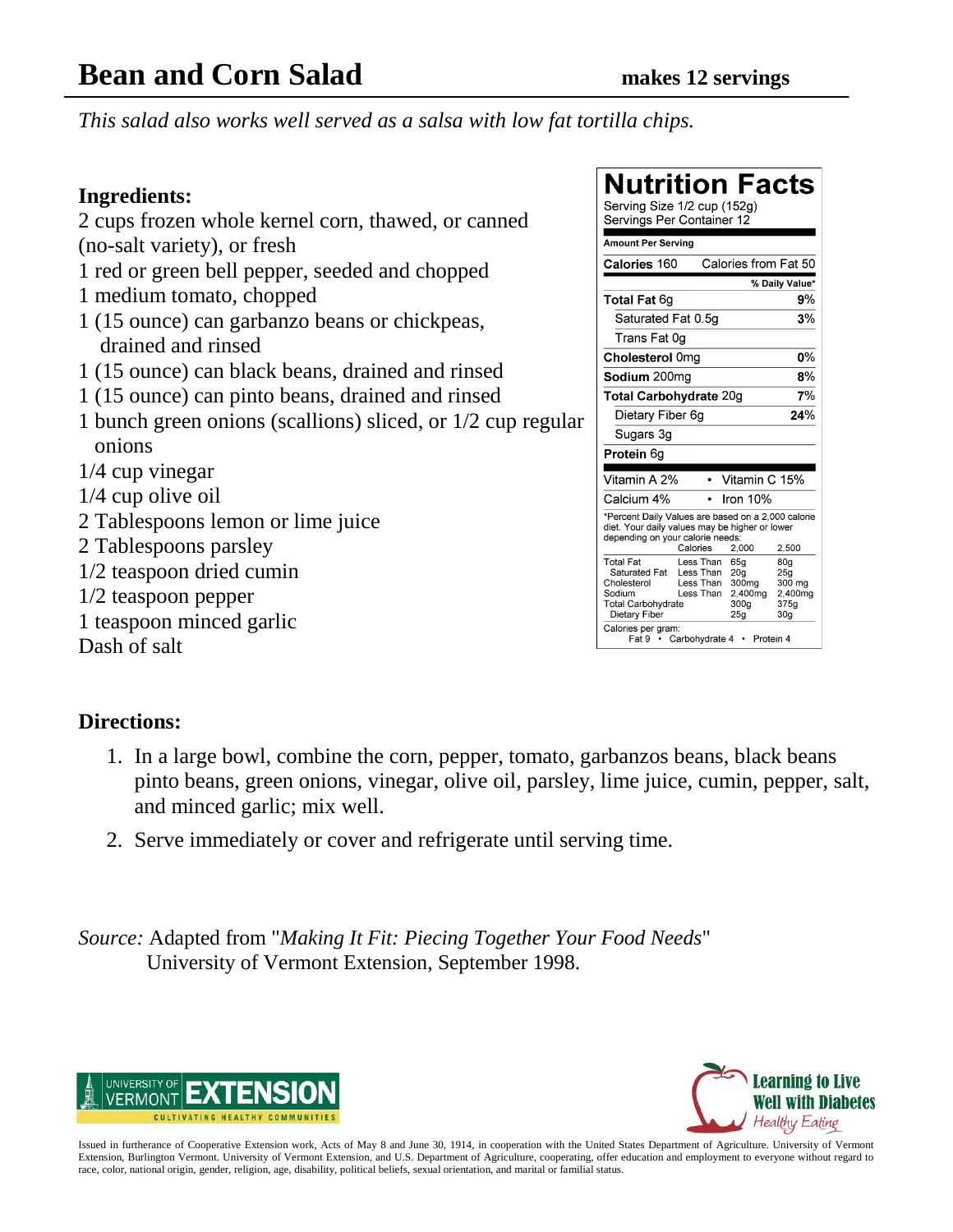- 5 cups broccoli florets
- 2 Tablespoons almonds
- 2 (11 oz.) cans of mandarin orange sections, well-drained
- 1 orange, grate peel and juice
- 5 green onions, chopped
- 3 Tablespoons white vinegar
- 1 Tablespoon sugar
- 1 Tablespoon olive oil
- 1/8 teaspoon pepper

### **Directions:**

Steam broccoli florets in covered saucepan for 3 minutes. Remove quickly and rinse with cold running water until broccoli is no longer warm. Do not cook further. Place in serving bowl, cover, and chill.

| Nutrition Facts                                                                                                                                                                                                    |                                                                                                                                      |
|--------------------------------------------------------------------------------------------------------------------------------------------------------------------------------------------------------------------|--------------------------------------------------------------------------------------------------------------------------------------|
| Serving Size 1 cup (208g)<br>Servings Per Container 6                                                                                                                                                              |                                                                                                                                      |
| <b>Amount Per Serving</b>                                                                                                                                                                                          |                                                                                                                                      |
| Calories 110                                                                                                                                                                                                       | Calories from Fat 35                                                                                                                 |
|                                                                                                                                                                                                                    | % Daily Value*                                                                                                                       |
| <b>Total Fat 4g</b>                                                                                                                                                                                                | 6%                                                                                                                                   |
| Saturated Fat 0g                                                                                                                                                                                                   | 0%                                                                                                                                   |
| Trans Fat 0q                                                                                                                                                                                                       |                                                                                                                                      |
| Cholesterol 0mg                                                                                                                                                                                                    | 0%                                                                                                                                   |
| Sodium 25mg                                                                                                                                                                                                        | 1%                                                                                                                                   |
| <b>Total Carbohydrate 19g</b>                                                                                                                                                                                      | 6%                                                                                                                                   |
| Dietary Fiber 4g                                                                                                                                                                                                   | 16%                                                                                                                                  |
| Sugars 13g                                                                                                                                                                                                         |                                                                                                                                      |
| <b>Protein 4g</b>                                                                                                                                                                                                  |                                                                                                                                      |
| Vitamin A 70%                                                                                                                                                                                                      | Vitamin C 170%                                                                                                                       |
| Calcium 6%                                                                                                                                                                                                         | lron 6%                                                                                                                              |
| *Percent Daily Values are based on a 2,000 calorie<br>diet. Your daily values may be higher or lower<br>depending on your calorie needs:<br>Calories:                                                              | 2,500<br>2,000                                                                                                                       |
| <b>Total Fat</b><br>Less than<br>Saturated Fat<br>Less than<br>Cholesterol<br>Less than<br>Sodium<br>Less than<br><b>Total Carbohydrate</b><br>Dietary Fiber<br>Calories per gram:<br>Carbohydrate 4<br>Fat 9<br>٠ | 65a<br>80a<br>20g<br>25 <sub>a</sub><br>300 <sub>mg</sub><br>300 mg<br>2,400mg<br>2,400mg<br>300g<br>375q<br>25g<br>30g<br>Protein 4 |

In a medium-sized bowl, combine almonds, drained mandarin oranges, grated peel, orange juice, green onions, vinegar, sugar, oil, and pepper. Toss gently and let stand at room temperature for 15 to 30 minutes. When ready to serve, pour marinated orange mixture on chilled broccoli and toss very gently.

### **Notes:**

*Vividly green vegetables such as green beans, cucumbers, broccoli, and zucchini will slowly turn a drab yellow-green color when in the presence of acids for a moderate period. To keep this salad bright in color, the orange flavored salad dressing is added just before serving.*

Recipe from *[www.fruitsandveggiesmorematters.org](http://www.fruitsandveggiesmorematters.org/)* Produce for Better Health Foundation.



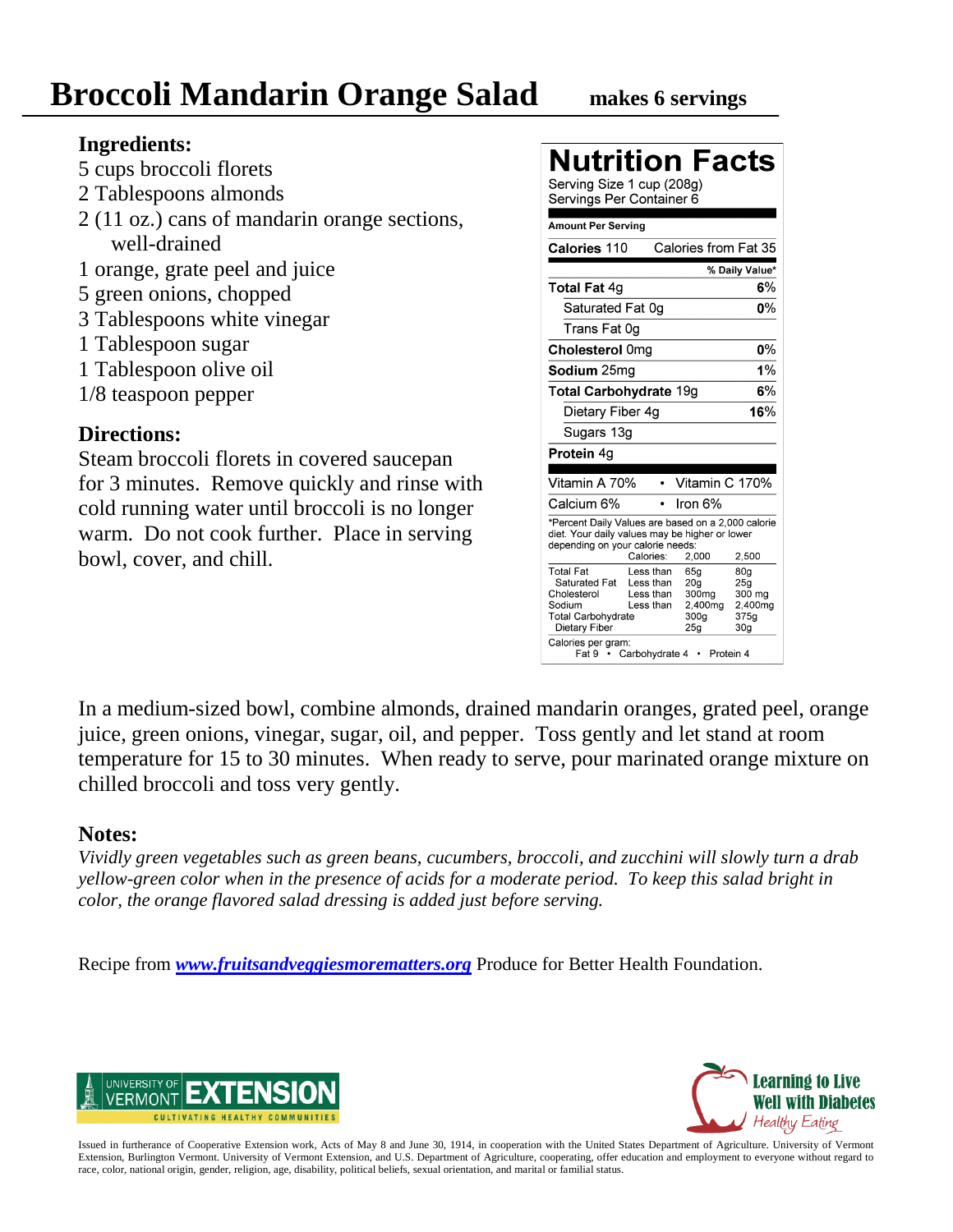Bulgur, a whole grain, is the main ingredient in this quick to make side dish. With the addition of the chickpeas this dish is high in dietary fiber. This recipe was adapted from "Making It Fit: Piecing Together Your Food Needs", University of Vermont Extension, September 1998.

#### **Ingredients:**

1 -1/4 cup water 1 cup coarse bulgur 1 teaspoon dried parsley 1 teaspoon dried minced onion or use 1 Tablespoon fresh chopped onion 1 teaspoon soy sauce (sodium reduced) 1/2 cup chopped scallions (green onions) 1/2 cup raisins 1/2 cup chopped carrots 1(15 oz.) can chickpeas (garbanzo beans), drained and rinsed

### **Dressing:**

2 Tablespoons olive or canola oil 2 Tablespoons lemon juice 1 Tablespoon soy sauce (sodium reduced) 1 garlic clove, minced Black pepper to taste

#### **Directions:**

Bring water to boil in medium saucepan. Stir in bulgur, parsley, minced onion, and soy sauce. Cover and reduce heat; simmer 10-20 minutes until all water is absorbed and bulgur is not too crunchy. Do not overcook. Remove from heat and cool; fluff with a fork.

Combine dressing ingredients; stir well. Pour over cooked bulgur and mix well. Stir in scallions, raisins, carrots, and chickpeas. Cover and chill several hours. Store in refrigerator.



| Nutrition Facts<br>Serving Size 1/2 cup (69g)<br>Servings Per Container 12                                                               |                                                  |                                                                       |                                                                        |
|------------------------------------------------------------------------------------------------------------------------------------------|--------------------------------------------------|-----------------------------------------------------------------------|------------------------------------------------------------------------|
| Amount Per Serving                                                                                                                       |                                                  |                                                                       |                                                                        |
| Calories 120                                                                                                                             |                                                  | Calories from Fat 25                                                  |                                                                        |
|                                                                                                                                          |                                                  |                                                                       | % Daily Value*                                                         |
| Total Fat 3q                                                                                                                             |                                                  |                                                                       | 5%                                                                     |
| Saturated Fat 0g                                                                                                                         |                                                  |                                                                       | ሰ%                                                                     |
| Trans Fat 0g                                                                                                                             |                                                  |                                                                       |                                                                        |
| Cholesterol 0mg                                                                                                                          |                                                  |                                                                       | 0%                                                                     |
| <b>Sodium</b> 90ma                                                                                                                       |                                                  |                                                                       | 4%                                                                     |
| Total Carbohydrate 20g                                                                                                                   |                                                  |                                                                       | 7%                                                                     |
| Dietary Fiber 4g                                                                                                                         |                                                  |                                                                       | 16%                                                                    |
| Sugars 6g                                                                                                                                |                                                  |                                                                       |                                                                        |
| Protein 4a                                                                                                                               |                                                  |                                                                       |                                                                        |
|                                                                                                                                          |                                                  |                                                                       |                                                                        |
| Vitamin A 15%                                                                                                                            |                                                  | Vitamin C 4%                                                          |                                                                        |
| Calcium 2%                                                                                                                               |                                                  | Iron 6%                                                               |                                                                        |
| *Percent Daily Values are based on a 2,000 calorie<br>diet. Your daily values may be higher or lower<br>depending on your calorie needs: | Calories                                         | 2.000                                                                 | 2,500                                                                  |
| <b>Total Fat</b><br>Saturated Fat<br>Cholesterol<br>Sodium<br><b>Total Carbohvdrate</b><br>Dietary Fiber<br>Calories per gram:           | Less Than<br>Less Than<br>Less Than<br>Less Than | 65g<br>20 <sub>q</sub><br>300mg<br>2,400mg<br>300a<br>25 <sub>g</sub> | 80q<br>25 <sub>q</sub><br>300 mg<br>2.400mg<br>375a<br>30 <sub>g</sub> |
|                                                                                                                                          | Fat 9 • Carbohydrate 4                           |                                                                       | Protein 4                                                              |

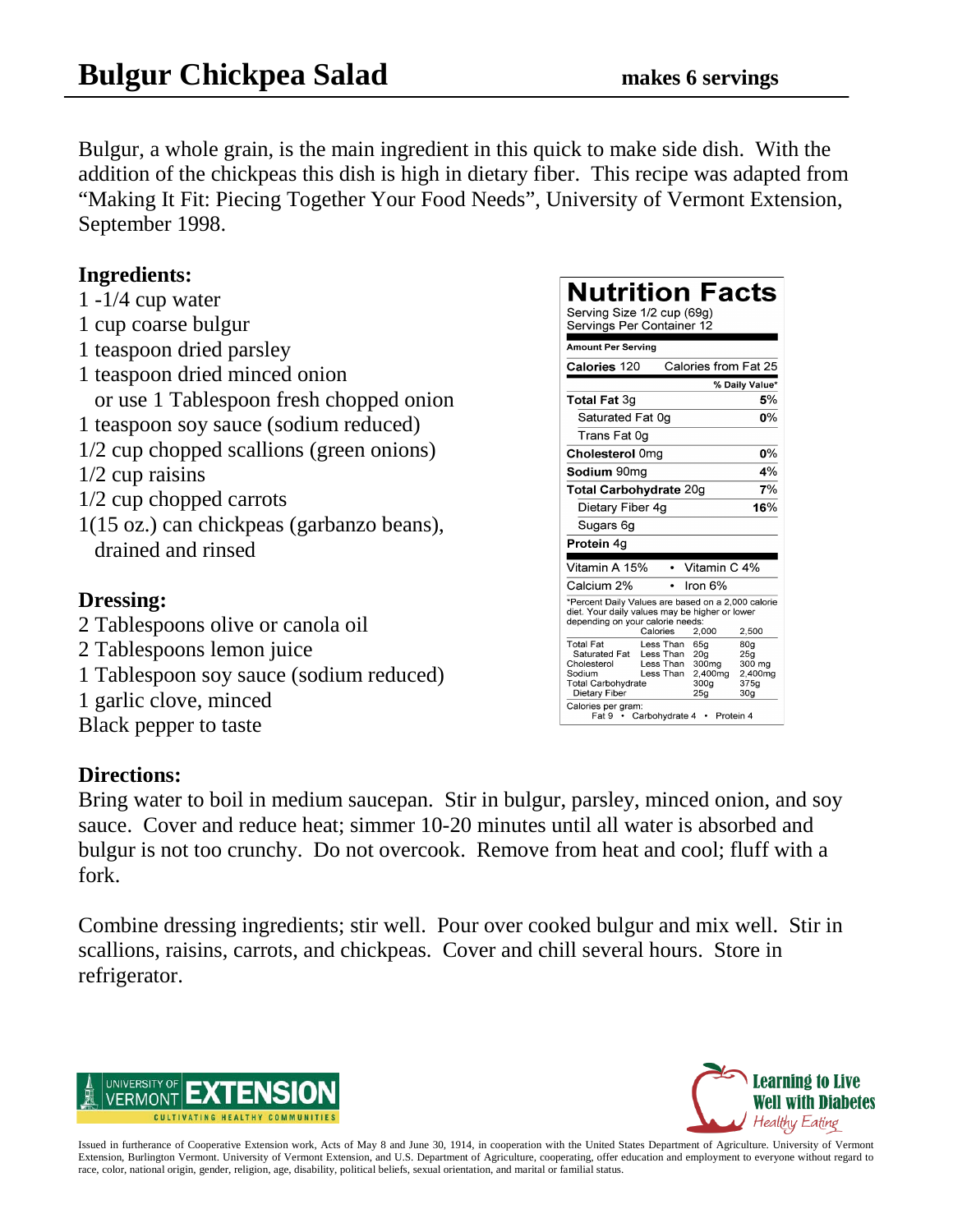1 large (8 oz.) apple, peeled and cored 2 tsp. lemon juice 3/4 lb. raw carrots 3 Tablespoons dark raisins 1/3 cup nonfat sour cream 3 Tablespoons skim milk 1 or 2 packets sucralose 1/4 tsp. ground cinnamon 1/4 tsp. ground nutmeg



### **Directions:**

- 1. Peel, core, and shred apple. Place apple in large mixing bowl and toss with lemon juice. Peel and grate carrots. Toss carrots and raisins with apple.
- 2. Mix nonfat sour cream with milk, sweetener, cinnamon, and nutmeg in small bowl. Pour over carrot mixture, toss with rubber scraper to coat; divide into serving bowls.
- 3. Cover tightly with plastic wrap and chill for 1 hour or more.

### *Directions for preparing in food processor:*

- 1. Peel and core apples. Peel carrots. Assemble all ingredients.
- 2. Fit food processor with metal chopping blade.
- 3. Place nonfat sour cream, milk, lemon juice, sweetener, cinnamon, and nutmeg in bowl of food processor. Blend on and off to mix. Unplug food processor and remove metal chopping blade, leaving sour cream mixture in bottom of mixing bowl.
- 4. Fit food processor with grating tool. Grate carrots and apples directly into sour cream mixture. Turn off food processor and remove grating tool.
- 5. Turn mixture into serving bowl. Sprinkle raisins over top of mixture and toss to blend. Cover tightly with plastic wrap. Chill 1 hour or more before serving.

Recipe from: *Dining with Diabetes*, WVU Extension



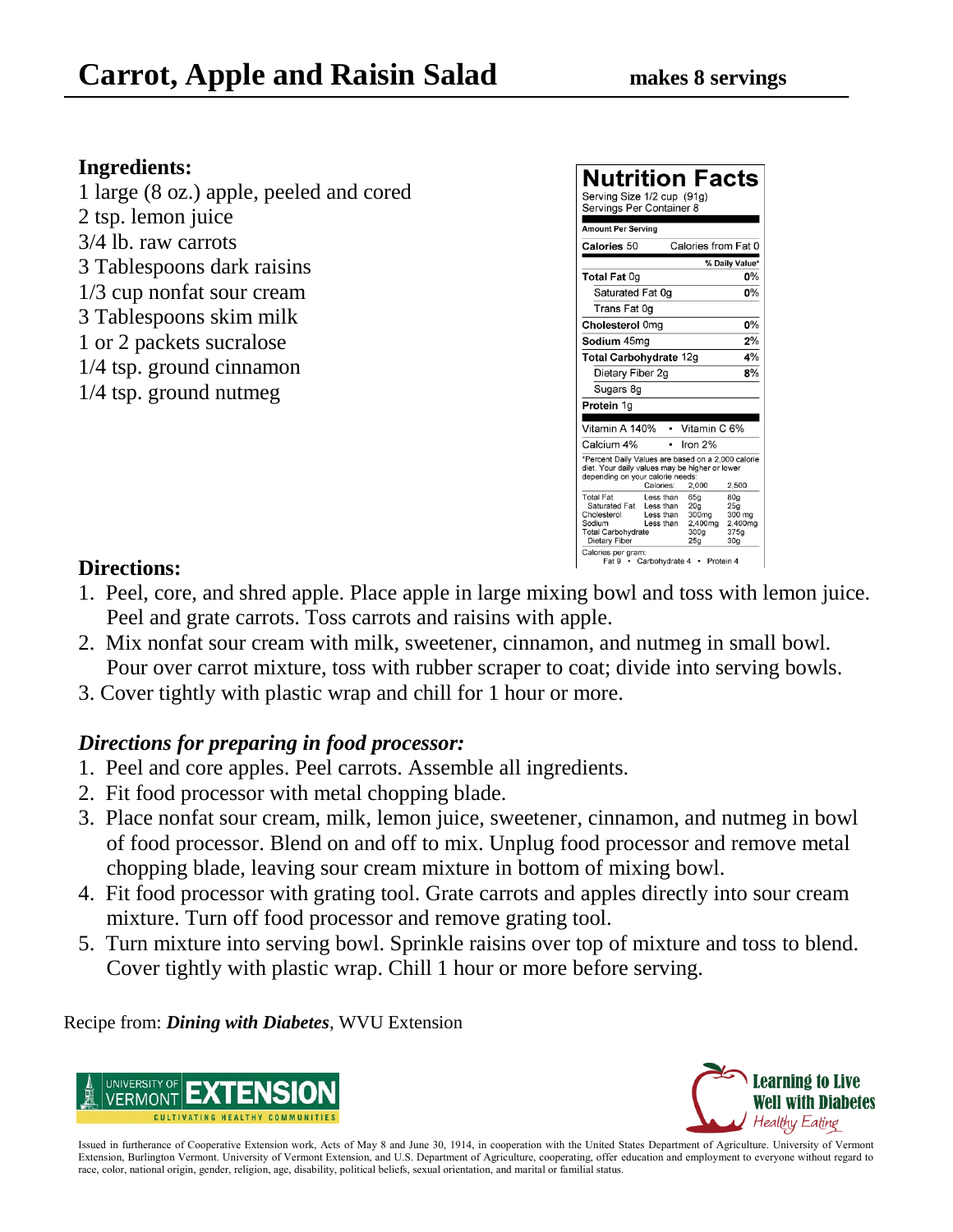1 bag shredded cole slaw mixture or 3-1/2 cups shredded cabbage and 1/4 cup shredded carrots 2 Tablespoons finely chopped onion 1/4 cup chopped celery 1/4 cup chopped green or red pepper

### **Dressing:**

1/4 cup mayonnaise 1 Tablespoons vinegar (plain or red wine type) 1 - 2 packets sucralose 1/4 tsp. salt 1/4 tsp. pepper

### Nutrition Facte

| Serving Size 1/2 cup (54g)<br>Servings Per Container 8                                                                                   |                                                  |                                                                       |                                                                        |
|------------------------------------------------------------------------------------------------------------------------------------------|--------------------------------------------------|-----------------------------------------------------------------------|------------------------------------------------------------------------|
| <b>Amount Per Serving</b>                                                                                                                |                                                  |                                                                       |                                                                        |
| Calories 40                                                                                                                              |                                                  | Calories from Fat 25                                                  |                                                                        |
|                                                                                                                                          |                                                  |                                                                       | % Daily Value*                                                         |
| <b>Total Fat 2.5g</b>                                                                                                                    |                                                  |                                                                       | 4%                                                                     |
| Saturated Fat 0g                                                                                                                         |                                                  |                                                                       | 0%                                                                     |
| Trans Fat 0q                                                                                                                             |                                                  |                                                                       |                                                                        |
| Cholesterol 0mg                                                                                                                          |                                                  |                                                                       | 0%                                                                     |
| Sodium 135ma                                                                                                                             |                                                  |                                                                       | 6%                                                                     |
| Total Carbohydrate 5g                                                                                                                    |                                                  |                                                                       | 2%                                                                     |
| Dietary Fiber 1g                                                                                                                         |                                                  |                                                                       | 4%                                                                     |
| Sugars 2g                                                                                                                                |                                                  |                                                                       |                                                                        |
| Protein 1g                                                                                                                               |                                                  |                                                                       |                                                                        |
| Vitamin A 15%                                                                                                                            |                                                  | Vitamin C 25%                                                         |                                                                        |
| Calcium 2%                                                                                                                               |                                                  | Iron $2%$                                                             |                                                                        |
| *Percent Daily Values are based on a 2,000 calorie<br>diet. Your daily values may be higher or lower<br>depending on your calorie needs: | Calories:                                        | 2,000                                                                 | 2.500                                                                  |
| <b>Total Fat</b><br>Saturated Fat<br>Cholesterol<br>Sodium<br><b>Total Carbohydrate</b><br>Dietary Fiber<br>Calories per gram:           | Less than<br>Less than<br>Less than<br>Less than | 65q<br>20 <sub>a</sub><br>300mg<br>2.400mg<br>300g<br>25 <sub>a</sub> | 80 <sub>q</sub><br>25q<br>300 mg<br>2,400mg<br>375g<br>30 <sub>a</sub> |
| Fat 9 •                                                                                                                                  | Carbohydrate 4                                   | Protein 4<br>$\bullet$                                                |                                                                        |

### **Easy mixing directions:**

Place all dressing ingredients into bottom of large bowl and mix with rubber scraper to blend. Chop onion, celery, and pepper on cutting board or in food processor. Buy shredded cole slaw mixture or use food processor fitted with shredding disk for cabbage and carrots. Add chopped and shredded vegetables to large bowl. Toss well to blend and refrigerate. Can be made the night before.

Recipe from: *Dining with Diabetes*, WVU Extension



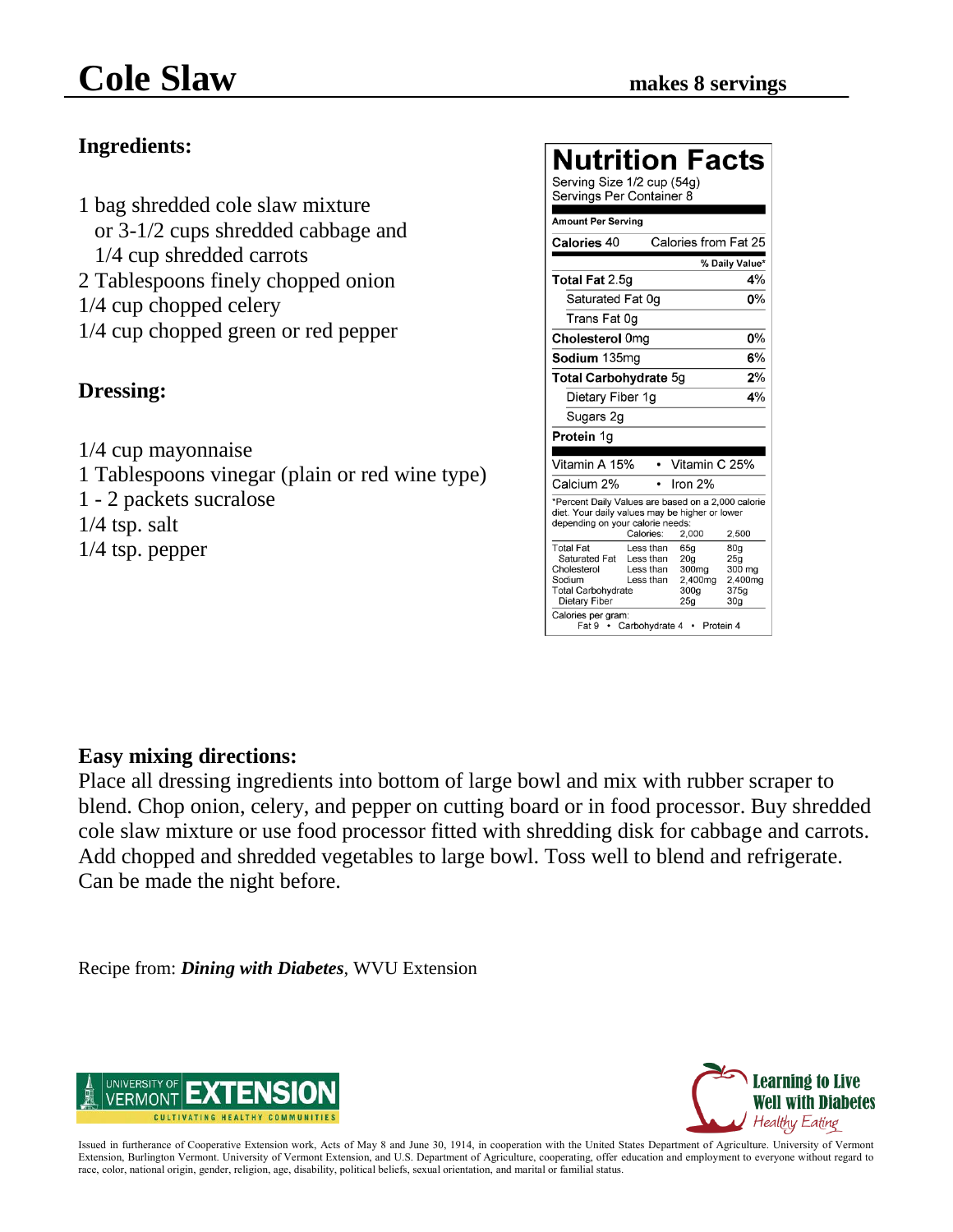## **Corn Chowder makes 4 servings**

### **Ingredients:**

1 Tablespoon olive oil 1/4 cup chopped scallions, green onions, or regular onions 1/4 cup chopped green & red peppers 1/4 cup chopped celery 1 (14.5) ounce can chicken stock, (low-salt, low-fat) 1 cup pre-cooked potatoes, diced 1 cup corn, frozen or canned (no salt added) 1 cup evaporated skim milk 1/2 teaspoon seasoning blend (no salt added) 1/2 teaspoon dried rosemary, crushed

| Nutrition Facts<br>Serving Size (298g)<br>Servings Per Container 4                                                                                       |                                                  |                                                                                                  |                                                            |
|----------------------------------------------------------------------------------------------------------------------------------------------------------|--------------------------------------------------|--------------------------------------------------------------------------------------------------|------------------------------------------------------------|
| <b>Amount Per Serving</b>                                                                                                                                |                                                  |                                                                                                  |                                                            |
| Calories 160                                                                                                                                             |                                                  | Calories from Fat 35                                                                             |                                                            |
|                                                                                                                                                          |                                                  |                                                                                                  | % Daily Value*                                             |
| <b>Total Fat 4g</b>                                                                                                                                      |                                                  |                                                                                                  | 6%                                                         |
| Saturated Fat 0.5q                                                                                                                                       |                                                  |                                                                                                  | 3%                                                         |
| Trans Fat 0q                                                                                                                                             |                                                  |                                                                                                  |                                                            |
| Cholesterol 5mg                                                                                                                                          |                                                  |                                                                                                  | 2%                                                         |
| Sodium 330mg                                                                                                                                             |                                                  |                                                                                                  | 14%                                                        |
| <b>Total Carbohydrate 26g</b>                                                                                                                            |                                                  |                                                                                                  | 9%                                                         |
| Dietary Fiber 2q                                                                                                                                         |                                                  |                                                                                                  | 8%                                                         |
| Sugars 10g                                                                                                                                               |                                                  |                                                                                                  |                                                            |
| Protein 8g                                                                                                                                               |                                                  |                                                                                                  |                                                            |
| Vitamin A 8%                                                                                                                                             |                                                  | Vitamin C 35%                                                                                    |                                                            |
| Calcium 20%                                                                                                                                              |                                                  | Iron 6%                                                                                          |                                                            |
| *Percent Daily Values are based on a 2,000 calorie<br>diet. Your daily values may be higher or lower<br>depending on your calorie needs:                 | Calories:                                        | 2,000                                                                                            | 2,500                                                      |
| <b>Total Fat</b><br>Saturated Fat<br>Cholesterol<br>Sodium<br><b>Total Carbohydrate</b><br>Dietary Fiber<br>Calories per gram:<br>Fat 9 • Carbohydrate 4 | Less than<br>Less than<br>Less than<br>Less than | 65g<br>20 <sub>a</sub><br>300 <sub>mg</sub><br>2,400mg<br>300 <sub>g</sub><br>25g<br>• Protein 4 | 80g<br>25a<br>300 mg<br>2.400mg<br>375g<br>30 <sub>q</sub> |

### **Directions:**

Place olive oil in non stick saucepan. Add onions, peppers, and celery and sauté until soft. Add the chicken broth, pre-cooked potatoes, and corn. Stir to mix. Add the evaporated milk and the seasonings. Let simmer for about 20 minutes until warm.



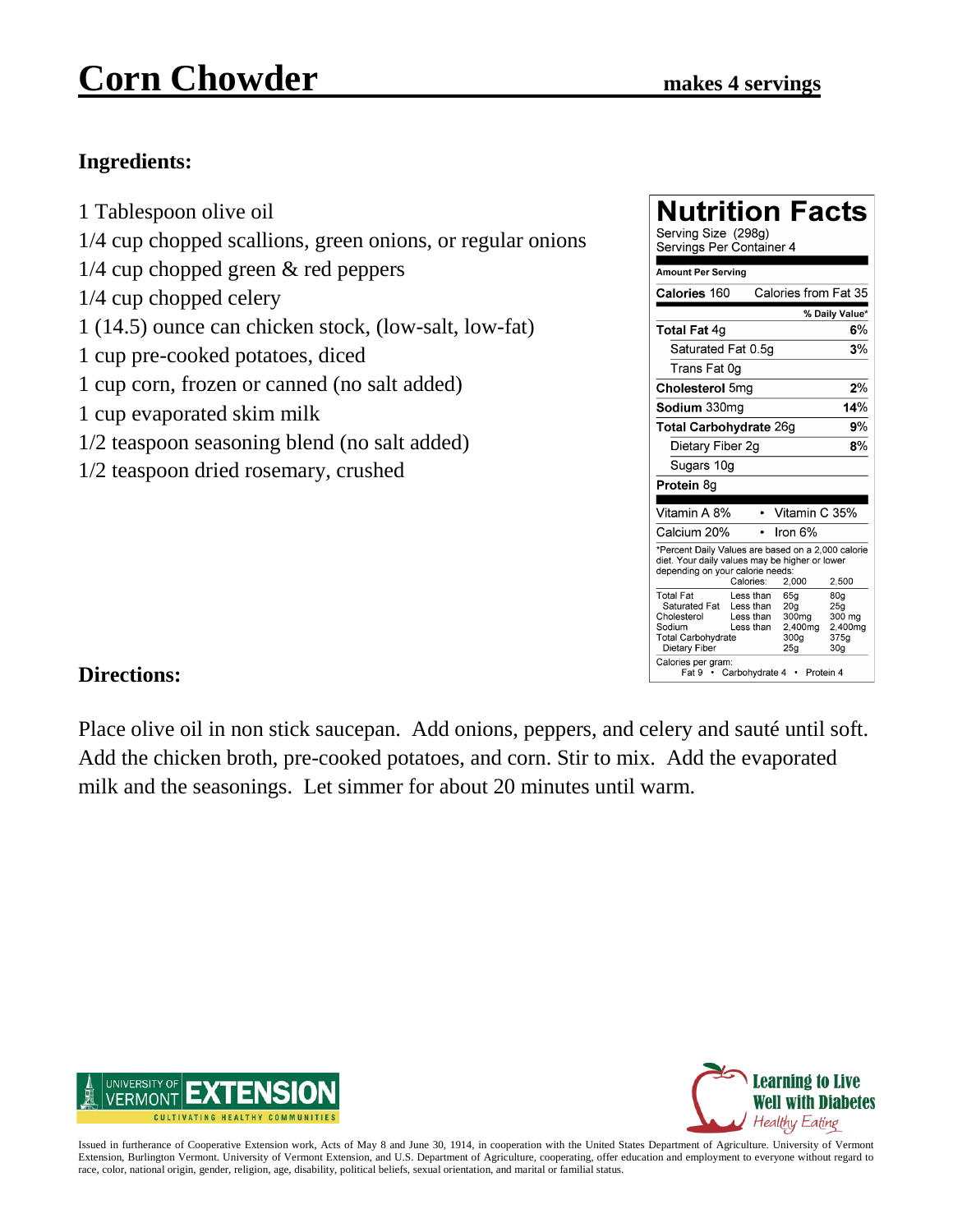# **Cream of Chicken and Rice Soup makes 4 servings**

### **Ingredients**

- 1/2 cup onion, diced 1/2 cup medium carrot, shredded 1 celery stalk, chopped 2 tsp. canola oil 2 Tablespoons all-purpose flour 2 cups reduced-sodium chicken broth 1/2 cup cooked brown rice 1/2 lb. boneless, skinless chicken breast, cooked and diced Pinch black pepper
- 3/4 cups evaporated skim milk

### **Directions:**

- 1. In a medium pot or saucepan, sauté the onion, carrot and celery in oil until tender, about 3 to 5 minutes.
- 2. Gradually add flour, stirring until blended (mixture will have a very thick paste-like consistency).
- 3. Gradually add broth, stirring constantly until flour is dissolved.
- 4. Stir in the rice, chicken, and pepper.
- 5. Bring to a boil over medium heat; cook and stir for 2 minutes or until thickened.
- 6. Stir in milk; cook 3 to 4 minutes longer; do not bring to a boil.

**Learning to 1 Well with Diabetes** Healthy Eating

Issued in furtherance of Cooperative Extension work, Acts of May 8 and June 30, 1914, in cooperation with the United States Department of Agriculture. University of Vermont Extension, Burlington Vermont. University of Vermont Extension, and U.S. Department of Agriculture, cooperating, offer education and employment to everyone without regard to race, color, national origin, gender, religion, age, disability, political beliefs, sexual orientation, and marital or familial status.

Yield: 20 sample-size servings

| Serving Size 1 cup (281g)<br>Servings Per Container 4                                          |                        |                             |                             |
|------------------------------------------------------------------------------------------------|------------------------|-----------------------------|-----------------------------|
| <b>Amount Per Serving</b>                                                                      |                        |                             |                             |
| <b>Calories 170</b>                                                                            |                        | Calories from Fat 50        |                             |
|                                                                                                |                        |                             | % Daily Value*              |
| <b>Total Fat 6g</b>                                                                            |                        |                             | 9%                          |
| Saturated Fat 1.5g                                                                             |                        |                             | 8%                          |
| Cholesterol 20mg                                                                               |                        |                             | 7%                          |
| Sodium 350mg                                                                                   |                        |                             | 15%                         |
| Total Carbohydrate 19g                                                                         |                        |                             | 6%                          |
| Dietary Fiber 1g                                                                               |                        |                             | 4%                          |
| Sugars 8q                                                                                      |                        |                             |                             |
| Protein 12g                                                                                    |                        |                             |                             |
|                                                                                                |                        |                             |                             |
| Vitamin A 120%                                                                                 |                        | • Vitamin C 8%              |                             |
| Calcium 15%                                                                                    | ٠                      | Iron 6%                     |                             |
| *Percent Daily Values are based on a 2,000<br>calorie diet. Your daily values may be higher or |                        |                             |                             |
| lower depending on your calorie needs:                                                         | Calories               | 2.000                       | 2,500                       |
| <b>Total Fat</b>                                                                               | Less Than              | 65g                         | 80q                         |
| Saturated Fat Less Than                                                                        |                        | 20 <sub>a</sub>             | 25a                         |
| Cholesterol<br>Sodium                                                                          | Less Than<br>Less Than | 300mg                       | 300 mg                      |
| <b>Total Carbohydrate</b>                                                                      |                        | 2,400mg<br>300 <sub>g</sub> | 2,400mg<br>375 <sub>q</sub> |
|                                                                                                |                        | 25 <sub>g</sub>             | 30 <sub>g</sub>             |



Recipe from *Dining with Diabetes*, WVU Extension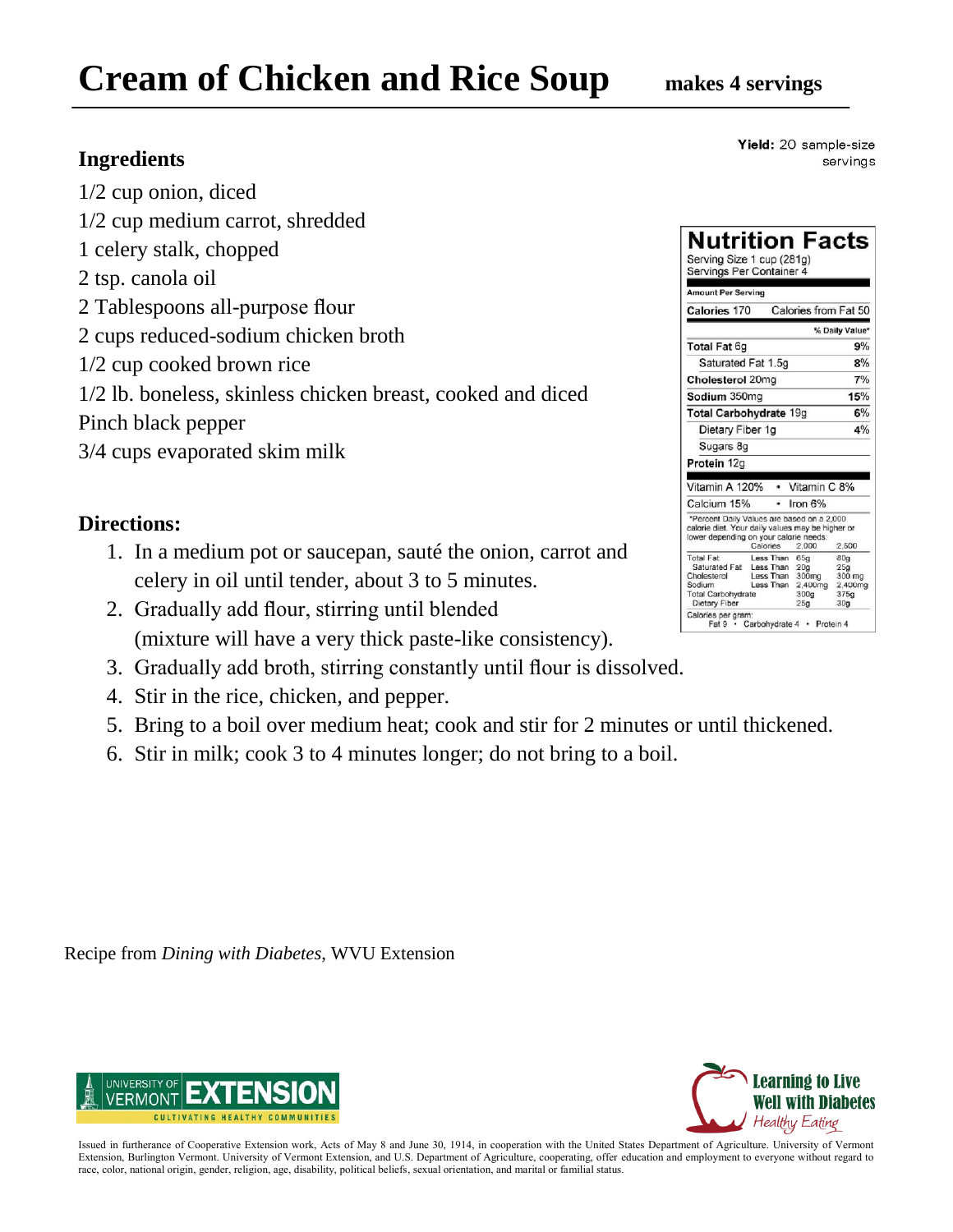**Ingredients:** 1/4 cup water 1/4 cup balsamic vinegar 1/2 cup canola oil 1/2 teaspoon basil 1/2 teaspoon oregano 1/2 teaspoon garlic powder 1 or 2 packets of sucralose

#### **Directions:**

Mix in blender.

### **Nutrition Facts**

| Serving Size 1 tablespoon (11g)<br>Servings Per Container 12                                                                              |                                                                                                                                                                                                                                                  |
|-------------------------------------------------------------------------------------------------------------------------------------------|--------------------------------------------------------------------------------------------------------------------------------------------------------------------------------------------------------------------------------------------------|
| <b>Amount Per Serving</b>                                                                                                                 |                                                                                                                                                                                                                                                  |
| Calories 60                                                                                                                               | Calories from Fat 60                                                                                                                                                                                                                             |
|                                                                                                                                           | % Daily Value*                                                                                                                                                                                                                                   |
| <b>Total Fat 7g</b>                                                                                                                       | 11%                                                                                                                                                                                                                                              |
| Saturated Fat 0g                                                                                                                          | ሰ%                                                                                                                                                                                                                                               |
| Trans Fat 0q                                                                                                                              |                                                                                                                                                                                                                                                  |
| Cholesterol 0mg                                                                                                                           | 0%                                                                                                                                                                                                                                               |
| Sodium 0mg                                                                                                                                | 0%                                                                                                                                                                                                                                               |
| Total Carbohydrate 0g                                                                                                                     | 0%                                                                                                                                                                                                                                               |
| Dietary Fiber 0g                                                                                                                          | 0%                                                                                                                                                                                                                                               |
| Sugars 0q                                                                                                                                 |                                                                                                                                                                                                                                                  |
| Protein 0g                                                                                                                                |                                                                                                                                                                                                                                                  |
| Vitamin A 0%                                                                                                                              | Vitamin C 0%                                                                                                                                                                                                                                     |
| Calcium 0%                                                                                                                                | Iron 0%                                                                                                                                                                                                                                          |
| depending on your calorie needs:<br>Calories                                                                                              | *Percent Daily Values are based on a 2,000 calorie<br>diet. Your daily values may be higher or lower<br>2,000<br>2,500                                                                                                                           |
| <b>Total Fat</b><br>Saturated Fat<br>Cholesterol<br>Sodium<br><b>Total Carbohydrate</b><br>Dietary Fiber<br>Calories per gram:<br>Fat 9 · | Less Than<br>65a<br>80a<br>Less Than<br>20 <sub>g</sub><br>25g<br>Less Than<br>300 <sub>mq</sub><br>300 mg<br>Less Than<br>2.400mg<br>2.400mg<br>300 <sub>g</sub><br>375q<br>25 <sub>q</sub><br>30 <sub>q</sub><br>Carbohydrate 4<br>• Protein 4 |



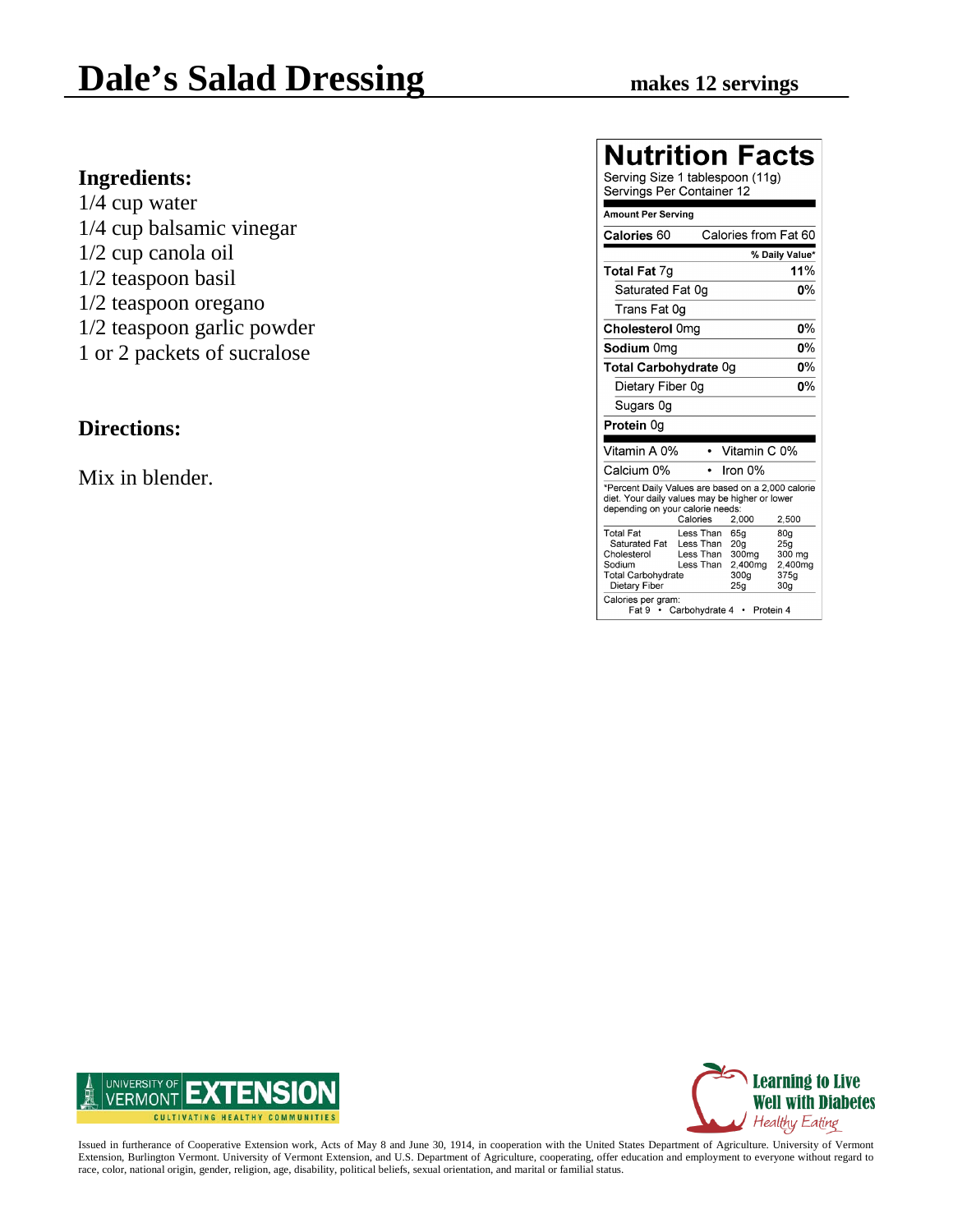### **Four Bean Salad makes 8 servings**

Four-Bean Salad

### **Ingredients:**

1 can (8.5 oz.) cut green beans, drained 1 can (8.5 oz.) cut wax beans, drained 1 can (8.5 oz.) lima beans, drained 1 can (8.5 oz.) kidney beans, drained 1/2 cup thinly sliced red onion rings 1/2 cup chopped celery 1/4 cup diced green pepper

#### **Dressing:**

2 tsp. Dijon mustard 2 Tablespoons vinegar 1/2 tsp. sugar 1/2 tsp. dried thyme (or 1 tsp. chopped fresh thyme) 1/2 tsp. black pepper 1 clove garlic, crushed or minced 1/4 cup olive oil

#### **Nutrition Facts** Serving Size 1 SERVING (134g) Servings Per Container 8 **Amount Per Serving** Calories 130 Calories from Fat 60 %Daily Value\* Total Fat 7q 11% Saturated Fat 1q 5% Cholesterol 0mg 0% Sodium 300mg 13% Total Carbohydrate 13g 4% Dietary Fiber 4q 17% Sugars 3g Protein 4q Vitamin A 4% Vitamin C 15%  $\bullet$ Calcium 4% Iron 8%

\* Percent Daily Values are based on a 2,000

calorie diet

### **Directions:**

- 1. In a large mixing bowl, combine all the beans, onion, celery, and green pepper.
- 2. In a smaller mixing bowl whisk together the mustard, vinegar, sugar, thyme, pepper, and garlic. Whisking continually, add the oil in a slow, thin stream. Whisk until well blended.
- 3. Pour the dressing over the bean mixture and toss to coat well. Cover and refrigerate 1-2 days before serving.

 If available, use beans that are canned without salt to lower the sodium content of the salad.

Recipe from: *Dining with Diabetes*, WVU Extension



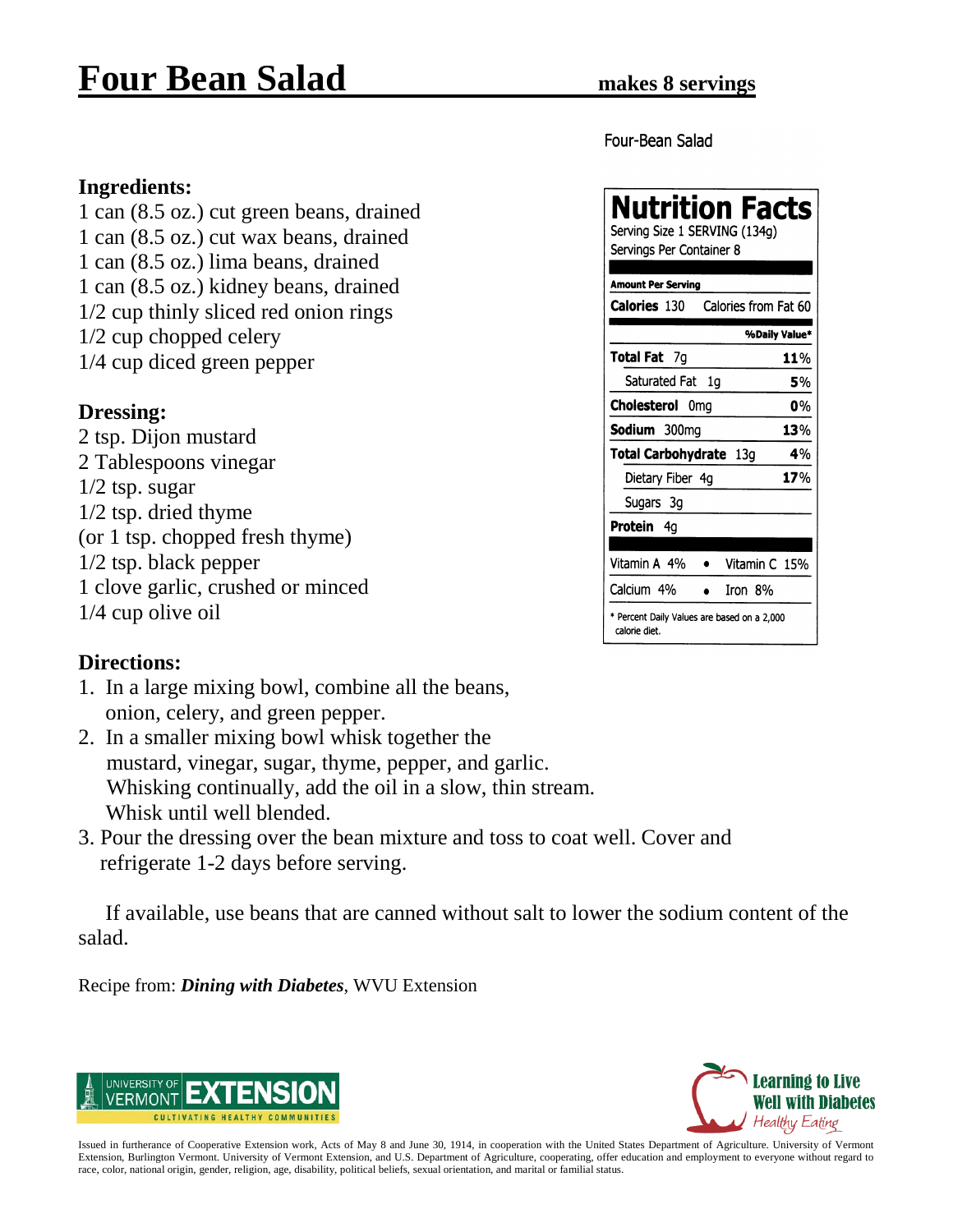# **Hearty Vegetable-Bean Soup makes 5 servings**

### **Ingredients**

| 1 tsp. olive oil                                   |
|----------------------------------------------------|
| $1/2$ cup diced onions                             |
| $1/2$ cup diced red pepper                         |
| 1/2 cup diced carrots                              |
| 1 clove garlic, minced                             |
| (or $1/8$ tsp. garlic powder)                      |
| (or $1/2$ tsp. bottled minced garlic)              |
| $1/2$ tsp. dried thyme                             |
| $1/2$ tsp dried oregano                            |
| $1/2$ tsp. dried parsley                           |
| 2 cups broth (no salt beef, chicken, or vegetable) |
| $1/2$ cup tomato sauce                             |
| 1 (15.5 oz.) cans pinto beans*, drained and rinsed |
| No-salt added, if possible                         |
| $1/2$ tsp. brown sugar                             |
| $1/8$ tsp. black pepper                            |
|                                                    |

### **Nutrition Facts**

Serving Size 1 cup (246g) Servings Per Container 5

| <b>Amount Per Serving</b>                                                                                                                |                                                                    |                                                                                   |                                                                         |
|------------------------------------------------------------------------------------------------------------------------------------------|--------------------------------------------------------------------|-----------------------------------------------------------------------------------|-------------------------------------------------------------------------|
| Calories 140                                                                                                                             |                                                                    |                                                                                   | Calories from Fat 20                                                    |
|                                                                                                                                          |                                                                    |                                                                                   | % Daily Value*                                                          |
| <b>Total Fat 2.5g</b>                                                                                                                    |                                                                    |                                                                                   | 4%                                                                      |
| Saturated Fat 0g                                                                                                                         |                                                                    |                                                                                   | 0%                                                                      |
| Trans Fat 0q                                                                                                                             |                                                                    |                                                                                   |                                                                         |
| Cholesterol 0mg                                                                                                                          |                                                                    |                                                                                   | 0%                                                                      |
| Sodium 240mg                                                                                                                             |                                                                    |                                                                                   | 10%                                                                     |
| Total Carbohydrate 21g                                                                                                                   |                                                                    |                                                                                   | 7%                                                                      |
| Dietary Fiber 7q                                                                                                                         |                                                                    |                                                                                   | 28%                                                                     |
| Sugars 5g                                                                                                                                |                                                                    |                                                                                   |                                                                         |
| Protein 8g                                                                                                                               |                                                                    |                                                                                   |                                                                         |
|                                                                                                                                          |                                                                    |                                                                                   |                                                                         |
| Vitamin A 50%                                                                                                                            |                                                                    | Vitamin C 40%                                                                     |                                                                         |
| Calcium 6%                                                                                                                               |                                                                    | Iron 10%                                                                          |                                                                         |
| *Percent Daily Values are based on a 2,000 calorie<br>diet. Your daily values may be higher or lower<br>depending on your calorie needs: | Calories:                                                          | 2,000                                                                             | 2,500                                                                   |
| <b>Total Fat</b><br>Saturated Fat<br>Cholesterol<br>Sodium<br><b>Total Carbohydrate</b><br>Dietary Fiber<br>Calories per gram:<br>Fat 9  | Less than<br>Less than<br>Less than<br>Less than<br>Carbohydrate 4 | 65g<br>20 <sub>q</sub><br>300 <sub>mg</sub><br>2,400mg<br>300g<br>25 <sub>q</sub> | 80q<br>25 <sub>g</sub><br>300 ma<br>2,400mg<br>375a<br>30g<br>Protein 4 |

### **Directions:**

- 1. Heat olive oil in a large soup pot over medium heat.
- 2. Add onions, red pepper, carrots, garlic, thyme, oregano, and parsley.
- 3. Cook and stir for 5 minutes until vegetables begin to soften.
- 4. Add all remaining ingredients. Bring to a boil.
- 5. Reduce heat to medium-low and simmer, covered, for 15 to 20 minutes until vegetables are tender.

\* Substitute a bean of choice—black, kidney, garbanzo, other bean of your choice. Also purchase canned beans with "no salt" added, if possible.

Recipe from *Dining with Diabetes*, WVU Extension



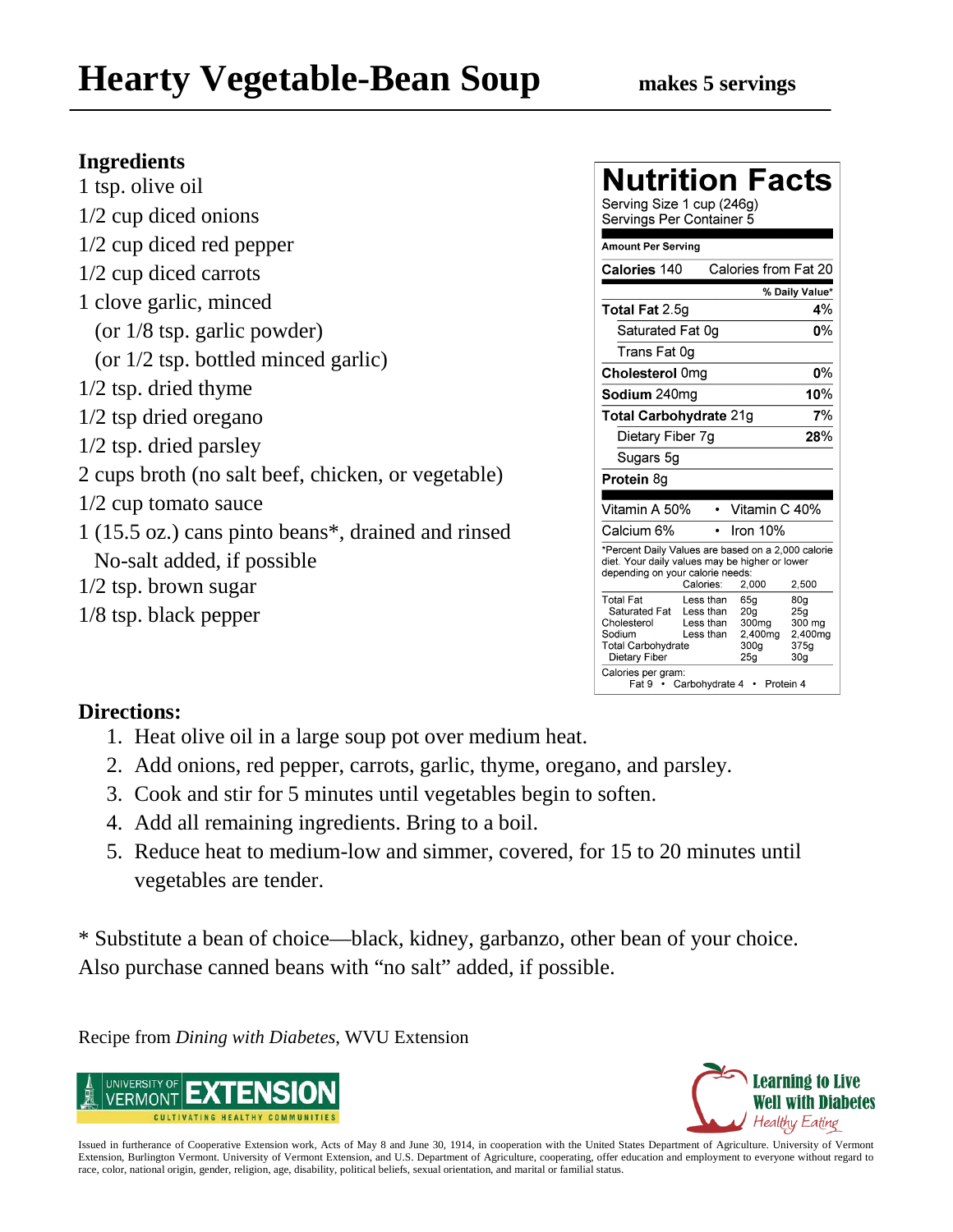# **Orange-Almond Salad** makes 4 servings

### **Ingredients:**

3 cups assorted greens 2 navel oranges, peeled and separated into sections 1/2 cup thinly sliced celery 2 Tablespoon chopped green onions 1/4 cup cider vinegar 1/4 cup sucralose 2 teaspoons olive or canola oil 1/4 cup toasted slivered almonds

| Nutrition Facts<br>Serving Size 1 cup (154g)<br>Servings Per Container 4                                                                                 |                                                  |                                                                                                  |                                                                                    |
|----------------------------------------------------------------------------------------------------------------------------------------------------------|--------------------------------------------------|--------------------------------------------------------------------------------------------------|------------------------------------------------------------------------------------|
| <b>Amount Per Serving</b>                                                                                                                                |                                                  |                                                                                                  |                                                                                    |
| Calories 110                                                                                                                                             |                                                  | Calories from Fat 50                                                                             |                                                                                    |
|                                                                                                                                                          |                                                  |                                                                                                  | % Daily Value*                                                                     |
| Total Fat 6g                                                                                                                                             |                                                  |                                                                                                  | 9%                                                                                 |
| Saturated Fat 0.5q                                                                                                                                       |                                                  |                                                                                                  | 3%                                                                                 |
| Trans Fat 0ɑ                                                                                                                                             |                                                  |                                                                                                  |                                                                                    |
| Cholesterol 0mg                                                                                                                                          |                                                  |                                                                                                  | 0%                                                                                 |
| <b>Sodium</b> 25ma                                                                                                                                       |                                                  |                                                                                                  | 1%                                                                                 |
| Total Carbohydrate 14g                                                                                                                                   |                                                  |                                                                                                  | 5%                                                                                 |
| Dietary Fiber 4g                                                                                                                                         |                                                  |                                                                                                  | 16%                                                                                |
| Sugars 8g                                                                                                                                                |                                                  |                                                                                                  |                                                                                    |
| Protein 3g                                                                                                                                               |                                                  |                                                                                                  |                                                                                    |
| Vitamin A 35%                                                                                                                                            |                                                  | Vitamin C 70%                                                                                    |                                                                                    |
| Calcium 6%                                                                                                                                               |                                                  | Iron $4%$                                                                                        |                                                                                    |
| *Percent Daily Values are based on a 2,000 calorie<br>diet. Your daily values may be higher or lower<br>depending on your calorie needs:                 | Calories:                                        | 2.000                                                                                            | 2,500                                                                              |
| <b>Total Fat</b><br>Saturated Fat<br>Cholesterol<br>Sodium<br><b>Total Carbohydrate</b><br>Dietary Fiber<br>Calories per gram:<br>Fat 9 • Carbohydrate 4 | Less than<br>Less than<br>Less than<br>Less than | 65a<br>20 <sub>q</sub><br>300mg<br>2.400mg<br>300 <sub>q</sub><br>25 <sub>q</sub><br>• Protein 4 | 80 <sub>a</sub><br>25 <sub>a</sub><br>300 mg<br>2,400mg<br>375q<br>30 <sub>g</sub> |

### **Directions:**

- 1. Combine greens, orange sections, celery, and green onions in a large bowl.
- 2. Combine vinegar, sucralose, and oil in a small mixing bowl; stir until well blended, and drizzle over greens.
- 3. To serve, place greens on a serving plate and garnish with 1 Tablespoon of almonds over each salad. Serve immediately.

### **Notes:**

A light and refreshing salad that provides a good source of fiber. Sealed bags of salad greens may be used. Mandarin oranges may also be substituted for the navel oranges.

Recipe from: *Dining with Diabetes*, WVU Extension



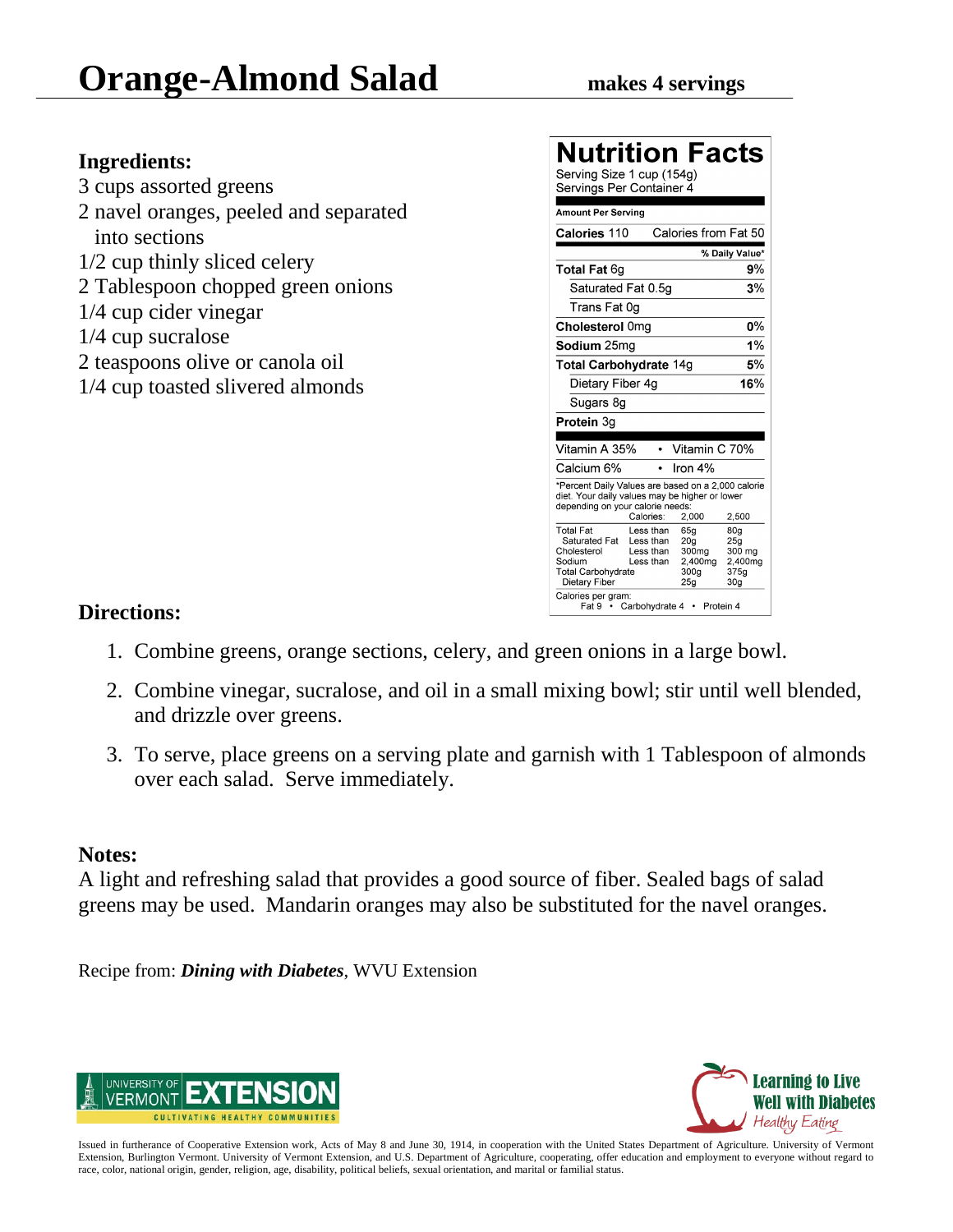# **Quick & Easy Tomato Bisque** makes 3 servings

### **Ingredients:**

- 1 can condensed tomato soup (low- or no-salt variety)
- 1/2 of a 14.5 ounce can diced tomatoes
	- (low- or no-salt variety)
- 1/2 cup evaporated skim milk
- 1/2 teaspoon seasoning blend (no-salt added)

### **Directions:**

Place condensed soup in saucepan. Add one can of water to the condensed soup. Stir until smooth and well combined. Add the diced tomatoes and evaporated skim milk. Heat over low heat until warm and bubbly.

| Nutrition Facts<br>Serving Size (310g)<br>Servings Per Container 3                                                                       |                                                                                         |                                                                       |                                                            |
|------------------------------------------------------------------------------------------------------------------------------------------|-----------------------------------------------------------------------------------------|-----------------------------------------------------------------------|------------------------------------------------------------|
| <b>Amount Per Serving</b>                                                                                                                |                                                                                         |                                                                       |                                                            |
| Calories 120                                                                                                                             |                                                                                         | Calories from Fat 10                                                  |                                                            |
|                                                                                                                                          |                                                                                         |                                                                       | % Daily Value*                                             |
| Total Fat 1.5g                                                                                                                           |                                                                                         |                                                                       | 2%                                                         |
| Saturated Fat 0g                                                                                                                         |                                                                                         |                                                                       | 0%                                                         |
| Trans Fat 0g                                                                                                                             |                                                                                         |                                                                       |                                                            |
| Cholesterol 0mg                                                                                                                          |                                                                                         |                                                                       | 0%                                                         |
| Sodium 450mg                                                                                                                             |                                                                                         |                                                                       | 19%                                                        |
| Total Carbohydrate 21g                                                                                                                   |                                                                                         |                                                                       | 7%                                                         |
| Dietary Fiber 1g                                                                                                                         |                                                                                         |                                                                       | 4%                                                         |
| Sugars 15g                                                                                                                               |                                                                                         |                                                                       |                                                            |
| Protein 5g                                                                                                                               |                                                                                         |                                                                       |                                                            |
| Vitamin A 15%                                                                                                                            |                                                                                         | • Vitamin C 25%                                                       |                                                            |
| Calcium 15%                                                                                                                              | $\bullet$                                                                               | Iron $2%$                                                             |                                                            |
| *Percent Daily Values are based on a 2,000 calorie<br>diet. Your daily values may be higher or lower<br>depending on your calorie needs: | Calories:                                                                               | 2,000                                                                 | 2,500                                                      |
| Total Fat<br>Saturated Fat<br>Cholesterol<br>Sodium<br><b>Total Carbohydrate</b><br>Dietary Fiber<br>Calories per gram:                  | Less than<br>I ess than<br>Less than<br>Less than<br>Fat 9 · Carbohydrate 4 · Protein 4 | 65a<br>20 <sub>q</sub><br>300mg<br>2,400mg<br>300 <sub>g</sub><br>25q | 80g<br>25g<br>300 mg<br>2.400mg<br>375g<br>30 <sub>q</sub> |



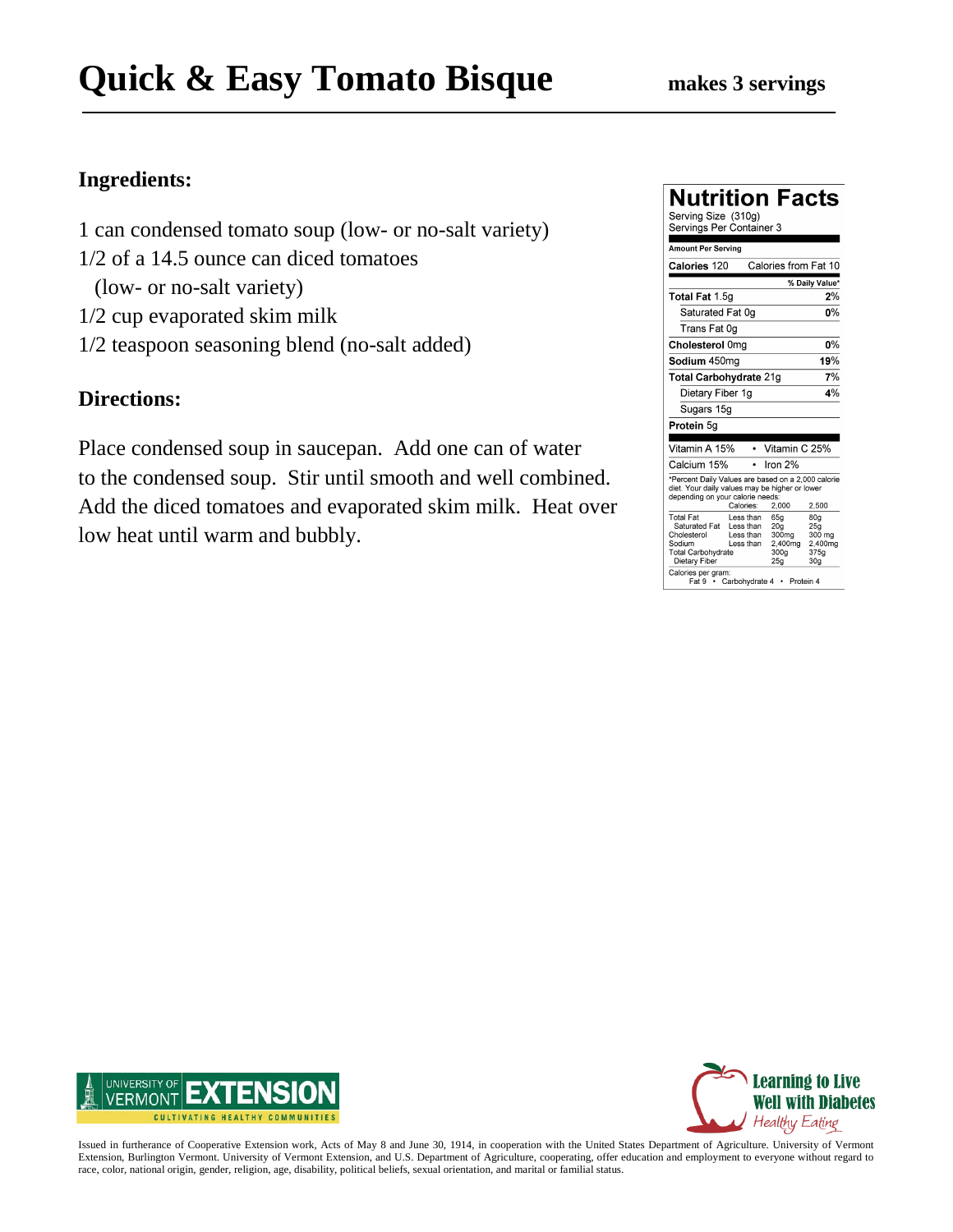# **Robust Chicken Noodle Soup** makes 2 servings

### **Ingredients:**

1 can chicken noodle soup (low salt variety) 1/2 to 1 cup leftover vegetables or canned (no salt added varieties) or frozen vegetables 1/2 to 1 cup leftover cooked chicken

### **Directions:**

Put chicken noodle soup in saucepan. If using a variety that calls for adding water do so. Add vegetables and chicken. Heat until hot. Serve.

| Nutrition Facts<br>Serving Size (404g)<br>Servings Per Container 2                                                                                                      |                                                                            |                                                                                    |                                                            |  |
|-------------------------------------------------------------------------------------------------------------------------------------------------------------------------|----------------------------------------------------------------------------|------------------------------------------------------------------------------------|------------------------------------------------------------|--|
| Amount Per Serving                                                                                                                                                      |                                                                            |                                                                                    |                                                            |  |
| Calories 140                                                                                                                                                            |                                                                            | Calories from Fat 45                                                               |                                                            |  |
|                                                                                                                                                                         |                                                                            |                                                                                    | % Daily Value*                                             |  |
| <b>Total Fat 5g</b>                                                                                                                                                     |                                                                            |                                                                                    | 8%                                                         |  |
| Saturated Fat 1.5q                                                                                                                                                      |                                                                            |                                                                                    | 8%                                                         |  |
| Trans Fat 0g                                                                                                                                                            |                                                                            |                                                                                    |                                                            |  |
| Cholesterol 40mg                                                                                                                                                        |                                                                            |                                                                                    | 13%                                                        |  |
| Sodium 300mg                                                                                                                                                            |                                                                            |                                                                                    | 13%                                                        |  |
| <b>Total Carbohydrate 10g</b>                                                                                                                                           |                                                                            |                                                                                    | 3%                                                         |  |
| Dietary Fiber 2g                                                                                                                                                        |                                                                            |                                                                                    | 8%                                                         |  |
| Sugars 2g                                                                                                                                                               |                                                                            |                                                                                    |                                                            |  |
| Protein 14g                                                                                                                                                             |                                                                            |                                                                                    |                                                            |  |
| Vitamin A 90%                                                                                                                                                           |                                                                            | Vitamin C 8%                                                                       |                                                            |  |
| Calcium 4%                                                                                                                                                              |                                                                            | Iron 10%                                                                           |                                                            |  |
| *Percent Daily Values are based on a 2,000 calorie<br>diet. Your daily values may be higher or lower<br>depending on your calorie needs:<br>Calories:<br>2,000<br>2,500 |                                                                            |                                                                                    |                                                            |  |
| <b>Total Fat</b><br>Saturated Fat<br>Cholesterol<br>Sodium<br><b>Total Carbohydrate</b><br>Dietary Fiber<br>Calories per gram:                                          | Less than<br>Less than<br>Less than<br>Less than<br>Fat 9 • Carbohydrate 4 | 65g<br>20a<br>300 <sub>mg</sub><br>2,400mg<br>300 <sub>g</sub><br>25g<br>Protein 4 | 80g<br>25g<br>300 mg<br>2,400mg<br>375g<br>30 <sub>q</sub> |  |



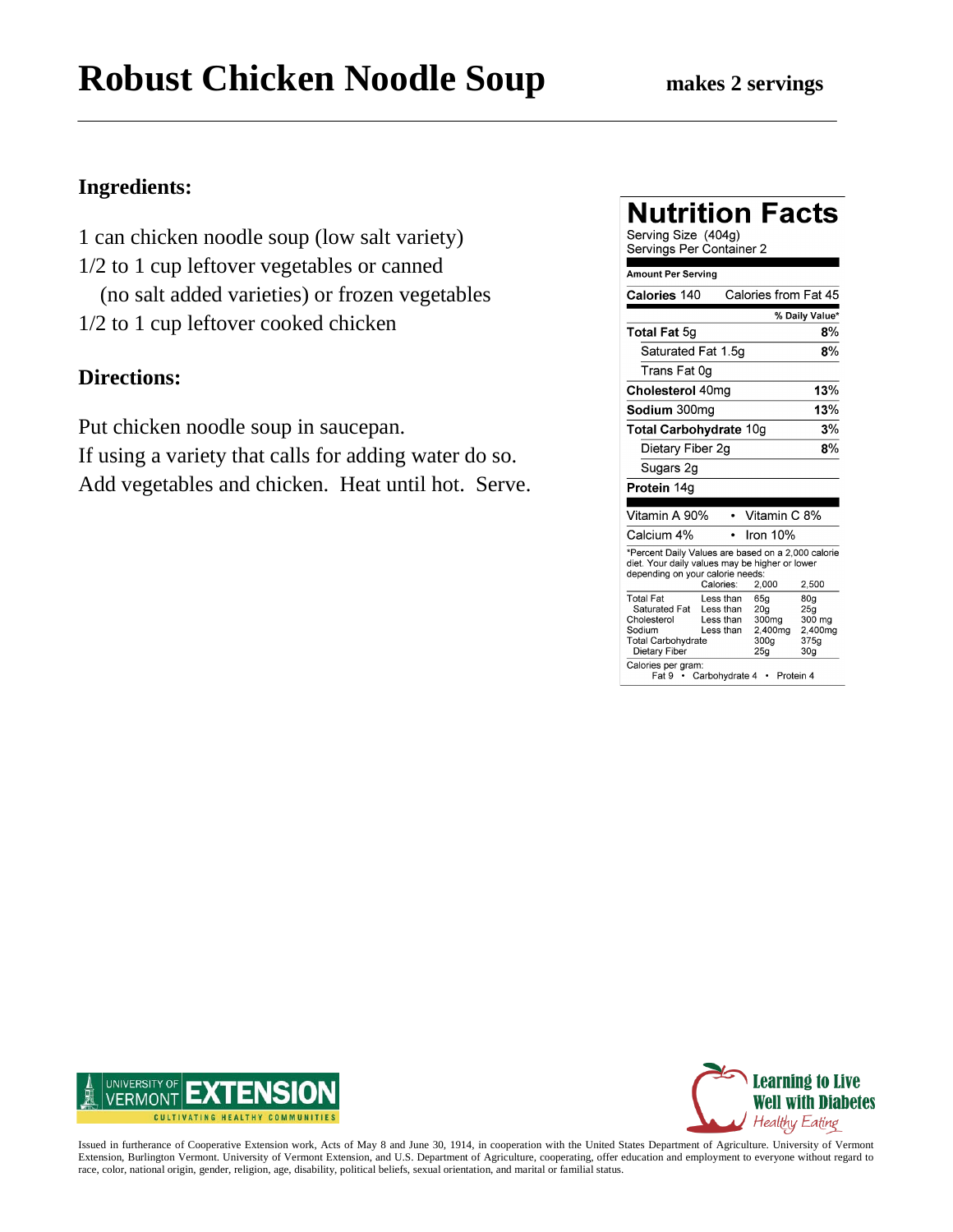### **Sausage Cabbage Soup makes 6 servings**

*This recipe was shared by a participant in a University of Vermont Extension Dining with Diabetes course. The recipe can easily be doubled and frozen in meal-sized portions.*

### **Ingredients:**

- 1 medium onion, chopped
- 1-2 cloves garlic, minced
- 2 Tablespoons olive oil
- 1/2 lb. Italian turkey sausage, halved and sliced into 1/4 inch slices (use a combination of sweet and hot)
- 2 medium carrots, halved and thinly sliced
- 1 celery rib, thinly sliced
- 1 teaspoon caraway seed
- 2 cups chicken broth (low-sodium & fat-free), or water
- 2 cups chopped cabbage
- 1 (15oz) can white kidney beans (cannelloni), rinsed and drained
- 1 (14-1/2 oz) can diced tomatoes, un-drained (no-salt)
- 1/4 cup or more, green or red pepper, chopped
- 1 Tablespoon white vinegar
- 1 Tablespoon brown sugar

Salt and pepper to taste

### **Directions:**

- 1. In a 3 quart saucepan, sauté the onion, garlic, and sausage in the olive oil until tender.
- 2. Add the carrot and celery, sauté several minutes until tender.
- 3. Add caraway seeds; cook and stir 1 minute longer.
- 4. Add broth or water, cabbage, tomatoes, bell pepper, and brown sugar. Bring to a boil.
- 5. Reduce heat, cover, and simmer for 15-20 minutes or until vegetables are tender. Add the beans, vinegar, salt, and pepper.
- 6. Simmer uncovered 5-10 minutes or until heated through.





| <b>Nutrition Facts</b>                                                                                                                   |                                                              |                                                                                |                                                                     |
|------------------------------------------------------------------------------------------------------------------------------------------|--------------------------------------------------------------|--------------------------------------------------------------------------------|---------------------------------------------------------------------|
| Serving Size 2 cups (285g)<br>Servings Per Container 6                                                                                   |                                                              |                                                                                |                                                                     |
| <b>Amount Per Serving</b>                                                                                                                |                                                              |                                                                                |                                                                     |
| Calories 190                                                                                                                             |                                                              | Calories from Fat 80                                                           |                                                                     |
|                                                                                                                                          |                                                              |                                                                                | % Daily Value*                                                      |
| <b>Total Fat 9g</b>                                                                                                                      |                                                              |                                                                                | 14%                                                                 |
| Saturated Fat 0.5g                                                                                                                       |                                                              |                                                                                | 3%                                                                  |
| Trans Fat 0q                                                                                                                             |                                                              |                                                                                |                                                                     |
| Cholesterol 20mg                                                                                                                         |                                                              |                                                                                | 7%                                                                  |
| <b>Sodium 440</b> ma                                                                                                                     |                                                              |                                                                                | 18%                                                                 |
| Total Carbohydrate 17g                                                                                                                   |                                                              |                                                                                | 6%                                                                  |
| Dietary Fiber 4g                                                                                                                         |                                                              |                                                                                | 16%                                                                 |
| Sugars 6g                                                                                                                                |                                                              |                                                                                |                                                                     |
| Protein 11g                                                                                                                              |                                                              |                                                                                |                                                                     |
| Vitamin A 15%                                                                                                                            |                                                              | Vitamin C 45%                                                                  |                                                                     |
| Calcium 4%                                                                                                                               |                                                              | Iron 10%                                                                       |                                                                     |
| *Percent Daily Values are based on a 2,000 calorie<br>diet. Your daily values may be higher or lower<br>depending on your calorie needs: |                                                              |                                                                                |                                                                     |
| <b>Total Fat</b><br>Saturated Fat<br>Cholesterol<br>Sodium<br><b>Total Carbohydrate</b><br>Dietary Fiber<br>Calories per gram:           | Calories<br>Less Than<br>Less Than<br>Less Than<br>Less Than | 2.000<br>65a<br>20a<br>300 <sub>mq</sub><br>2.400mg<br>300a<br>25 <sub>q</sub> | 2,500<br>80a<br>25a<br>300 mg<br>2.400mg<br>375a<br>30 <sub>g</sub> |
| Fat 9                                                                                                                                    | Carbohydrate 4                                               |                                                                                | Protein 4                                                           |